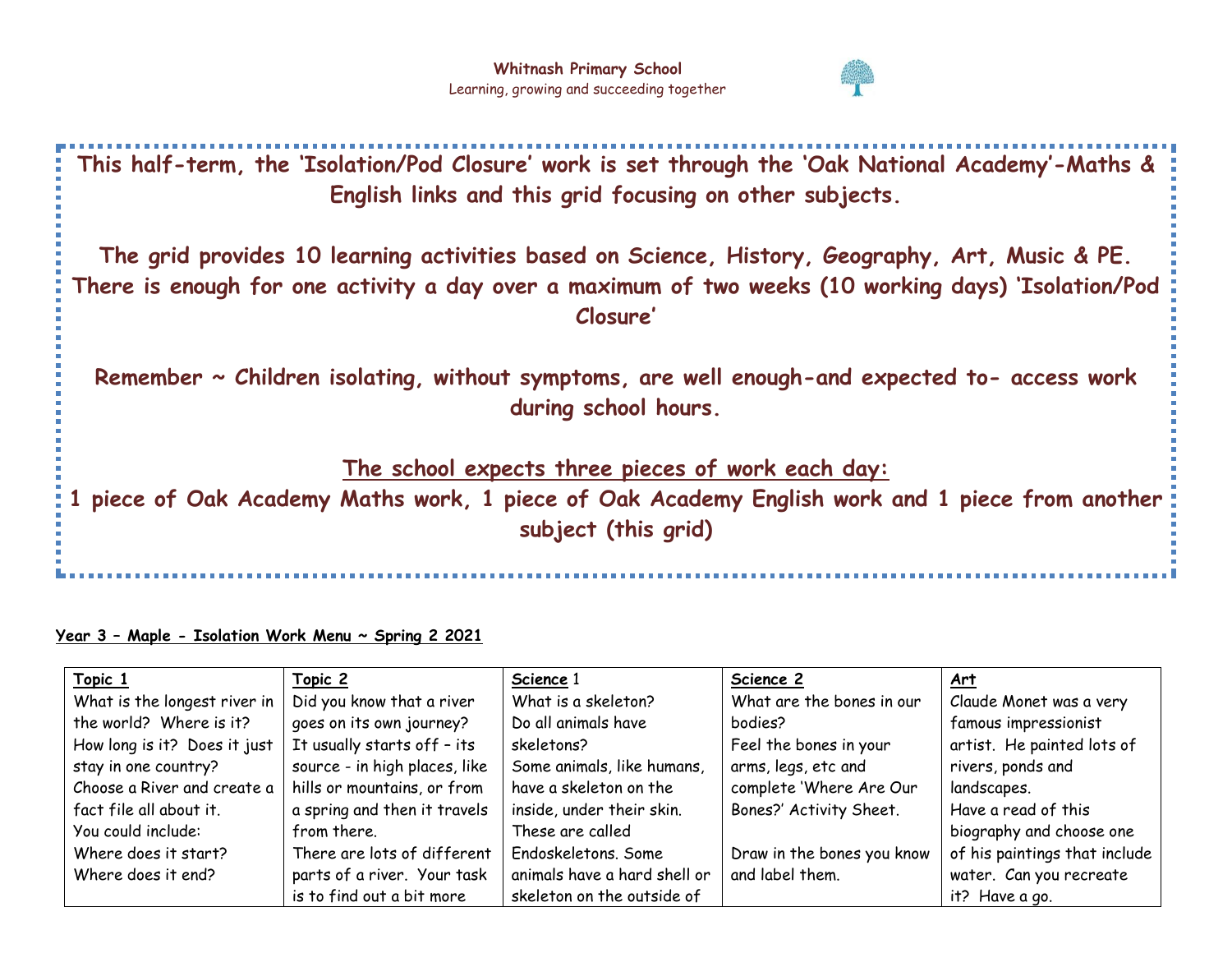| What countries does it     | about the different parts.   | their skin. These are      |                              | <b>Claude Monet Link</b>                       |
|----------------------------|------------------------------|----------------------------|------------------------------|------------------------------------------------|
| travel through?            | Match the words to the       | called Exoskeletons.       |                              |                                                |
| How long is it?            | meanings of the different    | Some animals do not have a |                              | 19 3 3 2                                       |
| What animals can you find  | parts.                       | skeleton or bones at all!  |                              |                                                |
| along it?                  | Use a dictionary to help you | These are called           |                              |                                                |
| A drawing of it.           |                              | Hydrostatic.               |                              | Art History and Artists<br><b>Claude Monet</b> |
|                            |                              | Can you sort the pictures  |                              |                                                |
|                            |                              | below into the correct     |                              |                                                |
|                            |                              | columns?                   |                              |                                                |
|                            |                              |                            |                              |                                                |
| French                     | Computing                    | PE 1 & 2                   | Music 1                      | Music 2                                        |
| Log onto Language Angels   | Work your way through the    | Complete the Yoga          | Listen to and begin to learn | Try and learn the signing                      |
| and click on:              | 2Type activities on Purple   | activities below.          | this song:                   | for The Dragon Song too.                       |
| $(\bar{\mathbb{Z}}^*)$     | Mash.                        | You could also have ago at | <b>The Dragon Song</b>       | Click on the tab on the                        |
| <b>LOGIN</b>               | Go to Computing, then        | 'Cosmic Yoga' on Youtube.  |                              | right-hand side like this:                     |
| <b>PUPIL GAMES</b>         | '2Type', then Complete the   | Click here                 |                              | Signed Song - The                              |
| Choose what kind of device | 'First Steps' section of the |                            |                              | $\bullet\bullet\bullet$<br><b>Dragon Song</b>  |
|                            | website.                     |                            |                              |                                                |
| you are working in on then |                              |                            |                              | Let us know how you get on!                    |
| French                     |                              |                            |                              |                                                |
| click                      |                              |                            |                              |                                                |
| And then work your way     |                              |                            |                              |                                                |
| through the games for 'Les |                              |                            |                              |                                                |
| Animaux.'                  |                              |                            |                              |                                                |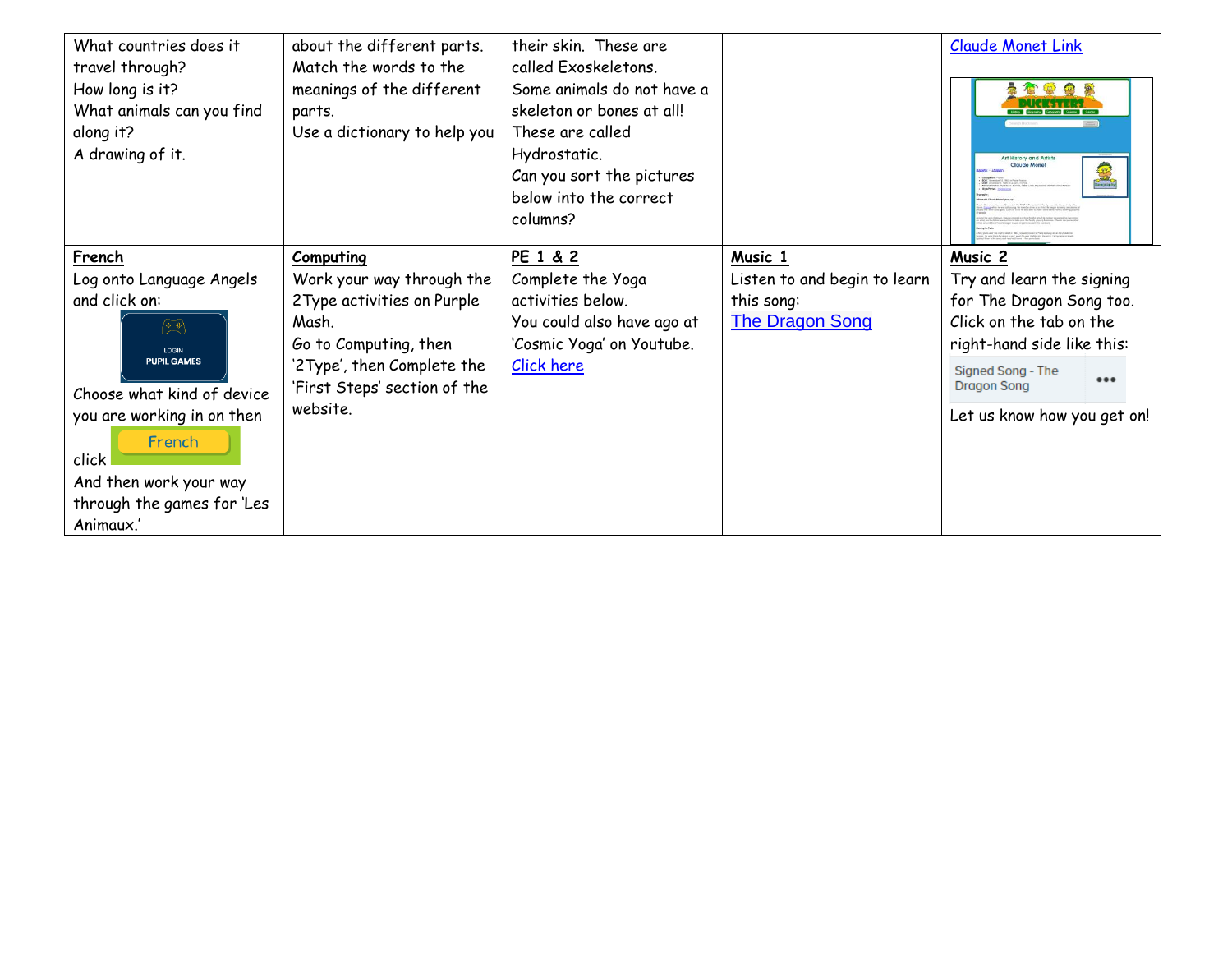## Topic 2 – Can you match the words to their definitions? Use a dictionary to help you.

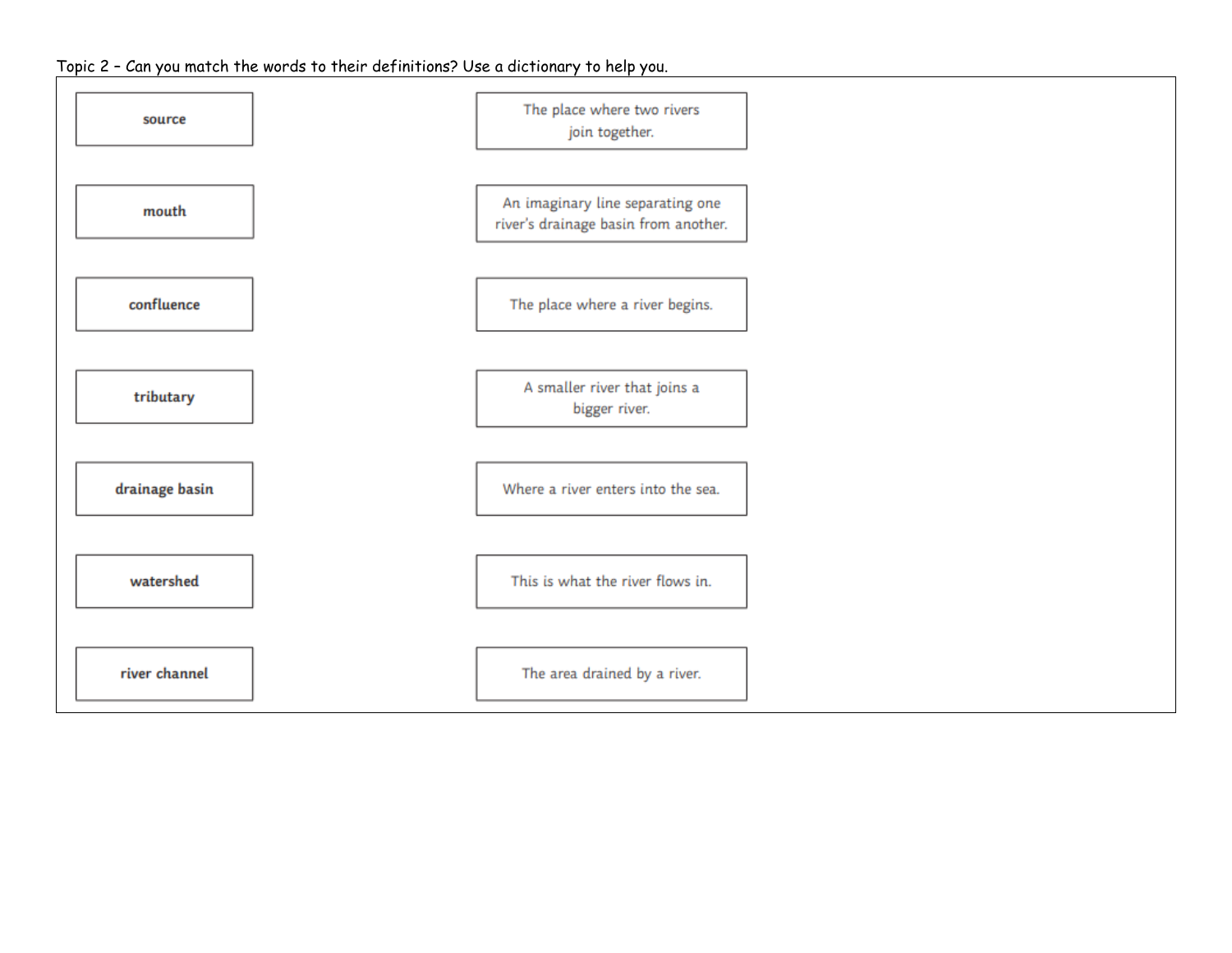Science 1 - Sorting Skeletons.<br>Cut out and stick the animals based on the type of skeleton they have.

| Endoskeleton                 | Exoskeleton                              | <b>Hydrostatic Skeleton</b>                                                                                |  |  |  |
|------------------------------|------------------------------------------|------------------------------------------------------------------------------------------------------------|--|--|--|
|                              |                                          |                                                                                                            |  |  |  |
|                              |                                          |                                                                                                            |  |  |  |
|                              |                                          |                                                                                                            |  |  |  |
|                              |                                          |                                                                                                            |  |  |  |
|                              |                                          |                                                                                                            |  |  |  |
|                              |                                          |                                                                                                            |  |  |  |
|                              |                                          |                                                                                                            |  |  |  |
|                              |                                          |                                                                                                            |  |  |  |
|                              |                                          |                                                                                                            |  |  |  |
|                              |                                          |                                                                                                            |  |  |  |
|                              |                                          |                                                                                                            |  |  |  |
| slug<br>elephant<br>tortoise | butterfly<br>human<br>jellyfish<br>mouse | goldfish<br>lobster<br>worm                                                                                |  |  |  |
| X                            | Remember:                                | · Endoskeleton means the skeleton is on the inside.<br>· Exoskeleton means the skeleton is on the outside. |  |  |  |
| beetle<br>ant<br>prawn       | killer whale<br>fox                      | . Hydrostatic skeleton means the animal has no bones.                                                      |  |  |  |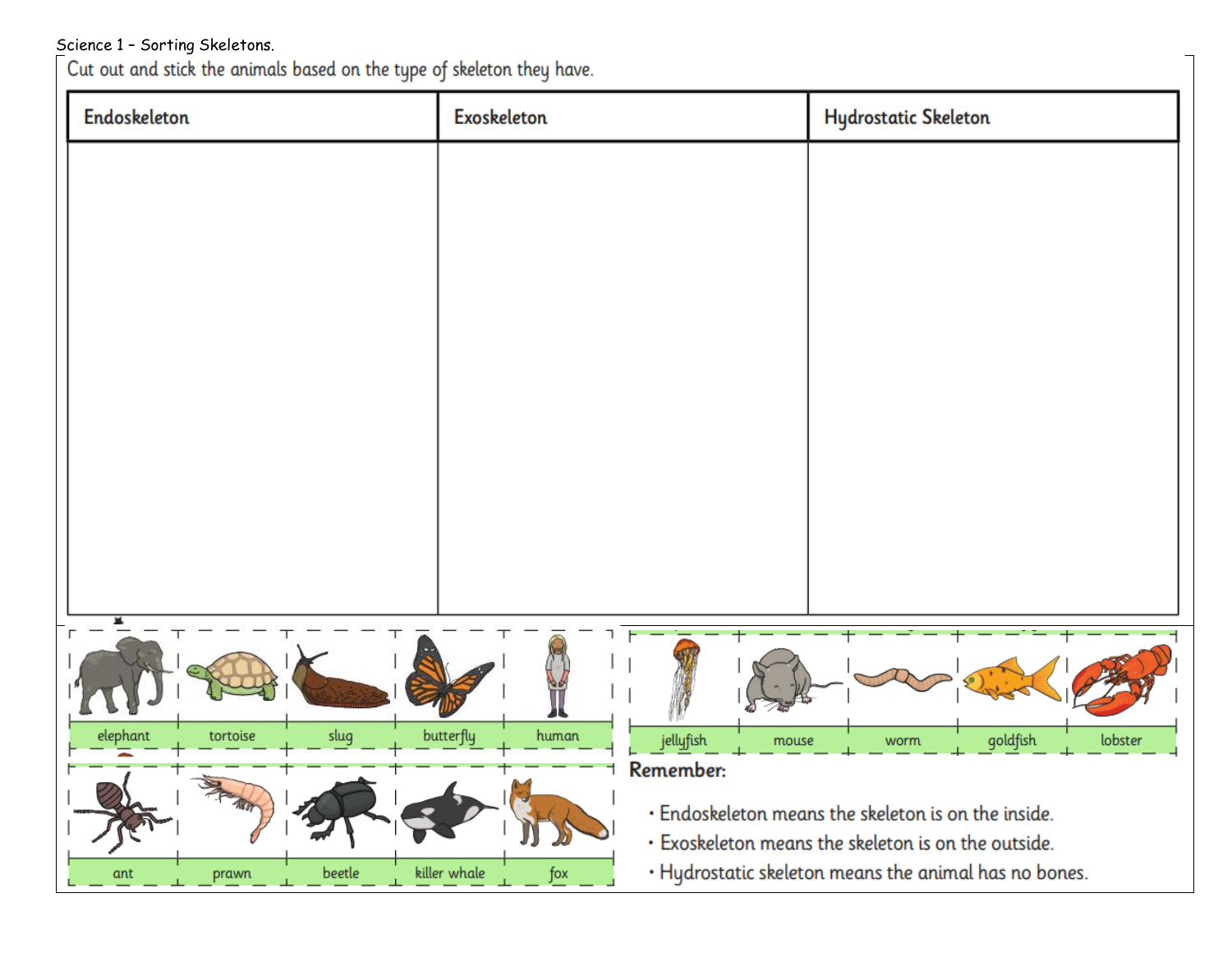## **Where Are Our Bones?**

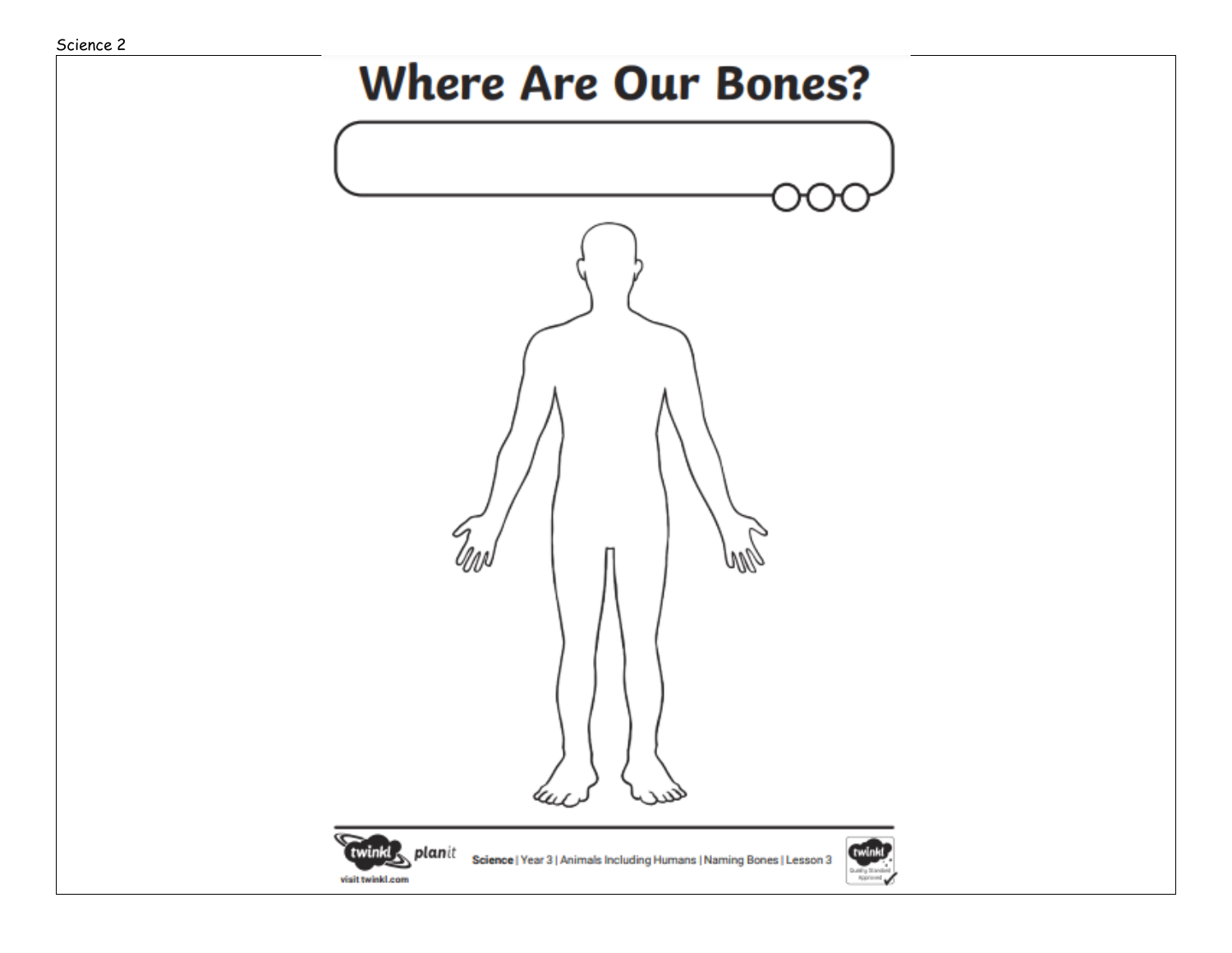